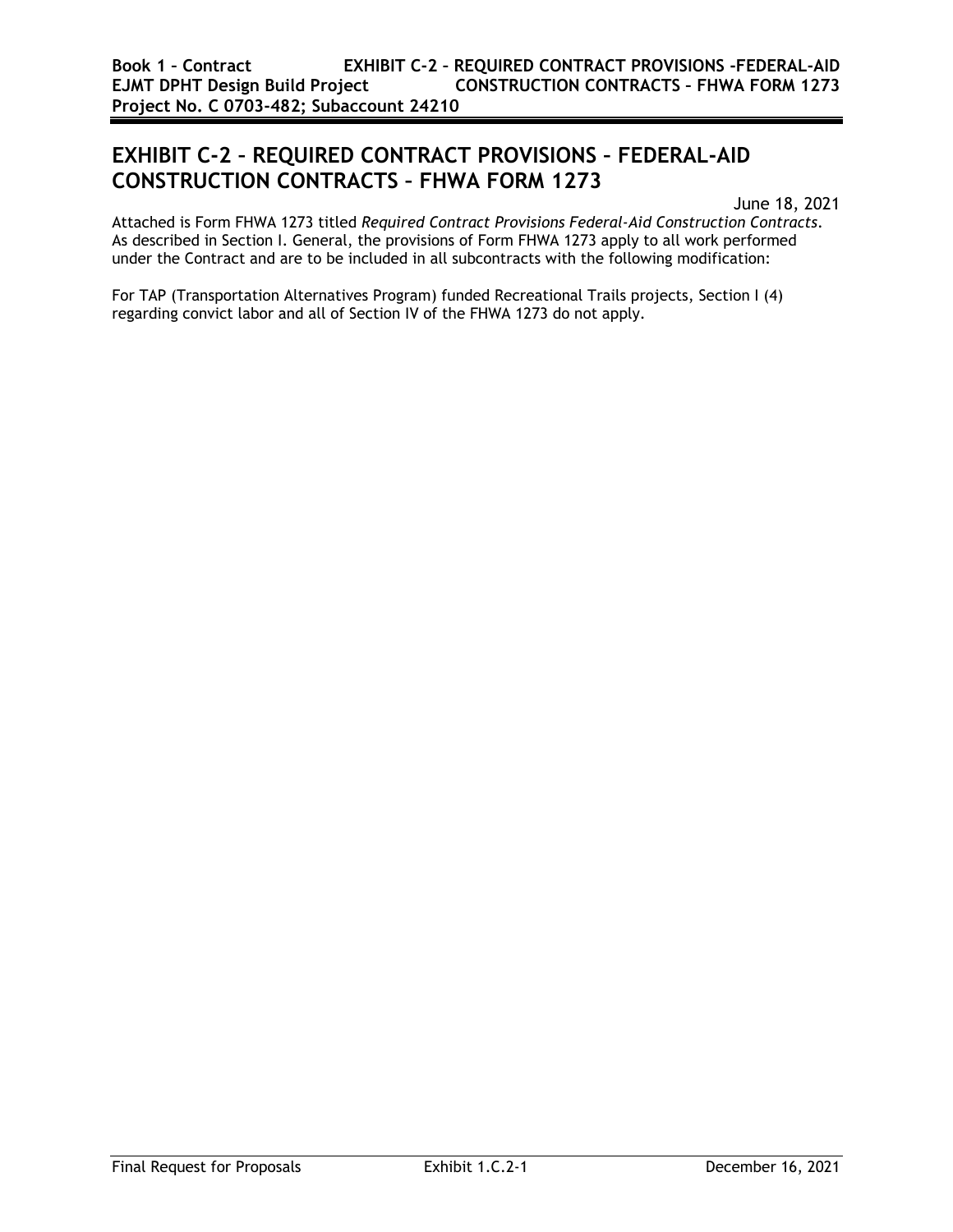## **REQUIRED CONTRACT PROVISIONS State of the USA CONTRACT PROVISIONS June 18, 2021 FEDERAL-AID CONSTRUCTION CONTRACTS** FHWA-1273 – Revised May 1, 2012

- I. General
- II. Nondiscrimination
- III. Nonsegregated Facilities<br>IV. Davis-Bacon and Related
- Davis-Bacon and Related Act Provisions
- V. Contract Work Hours and Safety Standards Act Provisions<br>VI. Subletting or Assigning the Contract<br>VII. Safety: Accident Prevention
- Subletting or Assigning the Contract
- Safety: Accident Prevention
- VIII. False Statements Concerning Highway Projects<br>IX. Implementation of Clean Air Act and Federal W
- Implementation of Clean Air Act and Federal Water Pollution Control Act
- X. Compliance with Governmentwide Suspension and Debarment Requirements
- XI. Certification Regarding Use of Contract Funds for Lobbying

#### **ATTACHMENTS**

A. Employment and Materials Preference for Appalachian Development Highway System or Appalachian Local Access Road Contracts (included in Appalachian contracts only)

#### **I. GENERAL**

1. Form FHWA-1273 must be physically incorporated in each construction contract funded under Title 23 (excluding emergency contracts solely intended for debris removal). The contractor (or subcontractor) must insert this form in each subcontract and further require its inclusion in all lower tier subcontracts (excluding purchase orders, rental agreements and other agreements for supplies or services).

The applicable requirements of Form FHWA-1273 are incorporated by reference for work done under any purchase order, rental agreement or agreement for other services. The prime contractor shall be responsible for compliance by any subcontractor, lower-tier subcontractor or service provider.

Form FHWA-1273 must be included in all Federal-aid designbuild contracts, in all subcontracts and in lower tier subcontracts (excluding subcontracts for design services, purchase orders, rental agreements and other agreements for supplies or services). The design-builder shall be responsible for compliance by any subcontractor, lower-tier subcontractor or service provider.

Contracting agencies may reference Form FHWA-1273 in bid proposal or request for proposal documents, however, the Form FHWA-1273 must be physically incorporated (not referenced) in all contracts, subcontracts and lower-tier subcontracts (excluding purchase orders, rental agreements and other agreements for supplies or services related to a construction contract).

2. Subject to the applicability criteria noted in the following sections, these contract provisions shall apply to all work performed on the contract by the contractor's own organization and with the assistance of workers under the contractor's immediate superintendence and to all work performed on the contract by piecework, station work, or by subcontract.

3. A breach of any of the stipulations contained in these Required Contract Provisions may be sufficient grounds for withholding of progress payments, withholding of final payment, termination of the contract, suspension / debarment or any other action determined to be appropriate by the contracting agency and FHWA.

4. Selection of Labor: During the performance of this contract, the contractor shall not use convict labor for any purpose within the limits of a construction project on a Federal-aid highway unless it is labor performed by convicts who are on parole, supervised release, or probation. The term Federal-aid highway does not include roadways functionally classified as local roads or rural minor collectors.

## **II. NONDISCRIMINATION**

The provisions of this section related to 23 CFR Part 230 are applicable to all Federal-aid construction contracts and to all related construction subcontracts of \$10,000 or more. The provisions of 23 CFR Part 230 are not applicable to material supply, engineering, or architectural service contracts.

In addition, the contractor and all subcontractors must comply with the following policies: Executive Order 11246, 41 CFR 60, 29 CFR 1625-1627, Title 23 USC Section 140, the Rehabilitation Act of 1973, as amended (29 USC 794), Title VI of the Civil Rights Act of 1964, as amended, and related regulations including 49 CFR Parts 21, 26 and 27; and 23 CFR Parts 200, 230, and 633.

The contractor and all subcontractors must comply with: the requirements of the Equal Opportunity Clause in 41 CFR 60-1.4(b) and, for all construction contracts exceeding \$10,000, the Standard Federal Equal Employment Opportunity Construction Contract Specifications in 41 CFR 60-4.3.

Note: The U.S. Department of Labor has exclusive authority to determine compliance with Executive Order 11246 and the policies of the Secretary of Labor including 41 CFR 60, and 29 CFR 1625-1627. The contracting agency and the FHWA have the authority and the responsibility to ensure compliance with Title 23 USC Section 140, the Rehabilitation Act of 1973, as amended (29 USC 794), and Title VI of the Civil Rights Act of 1964, as amended, and related regulations including 49 CFR Parts 21, 26 and 27; and 23 CFR Parts 200, 230, and 633.

The following provision is adopted from 23 CFR 230, Appendix A, with appropriate revisions to conform to the U.S. Department of Labor (US DOL) and FHWA requirements.

**1. Equal Employment Opportunity:** Equal employment opportunity (EEO) requirements not to discriminate and to take affirmative action to assure equal opportunity as set forth under laws, executive orders, rules, regulations (28 CFR 35, 29 CFR 1630, 29 CFR 1625-1627, 41 CFR 60 and 49 CFR 27) and orders of the Secretary of Labor as modified by the provisions prescribed herein, and imposed pursuant to 23 U.S.C. 140 shall constitute the EEO and specific affirmative action standards for the contractor's project activities under this contract. The provisions of the Americans with Disabilities Act of 1990 (42 U.S.C. 12101 et seq.) set forth under 28 CFR 35 and 29 CFR 1630 are incorporated by reference in this contract. In the execution of this contract, the contractor agrees to comply with the following minimum specific requirement activities of EEO:

a. The contractor will work with the contracting agency and the Federal Government to ensure that it has made every good faith effort to provide equal opportunity with respect to all of its terms and conditions of employment and in their review of activities under the contract.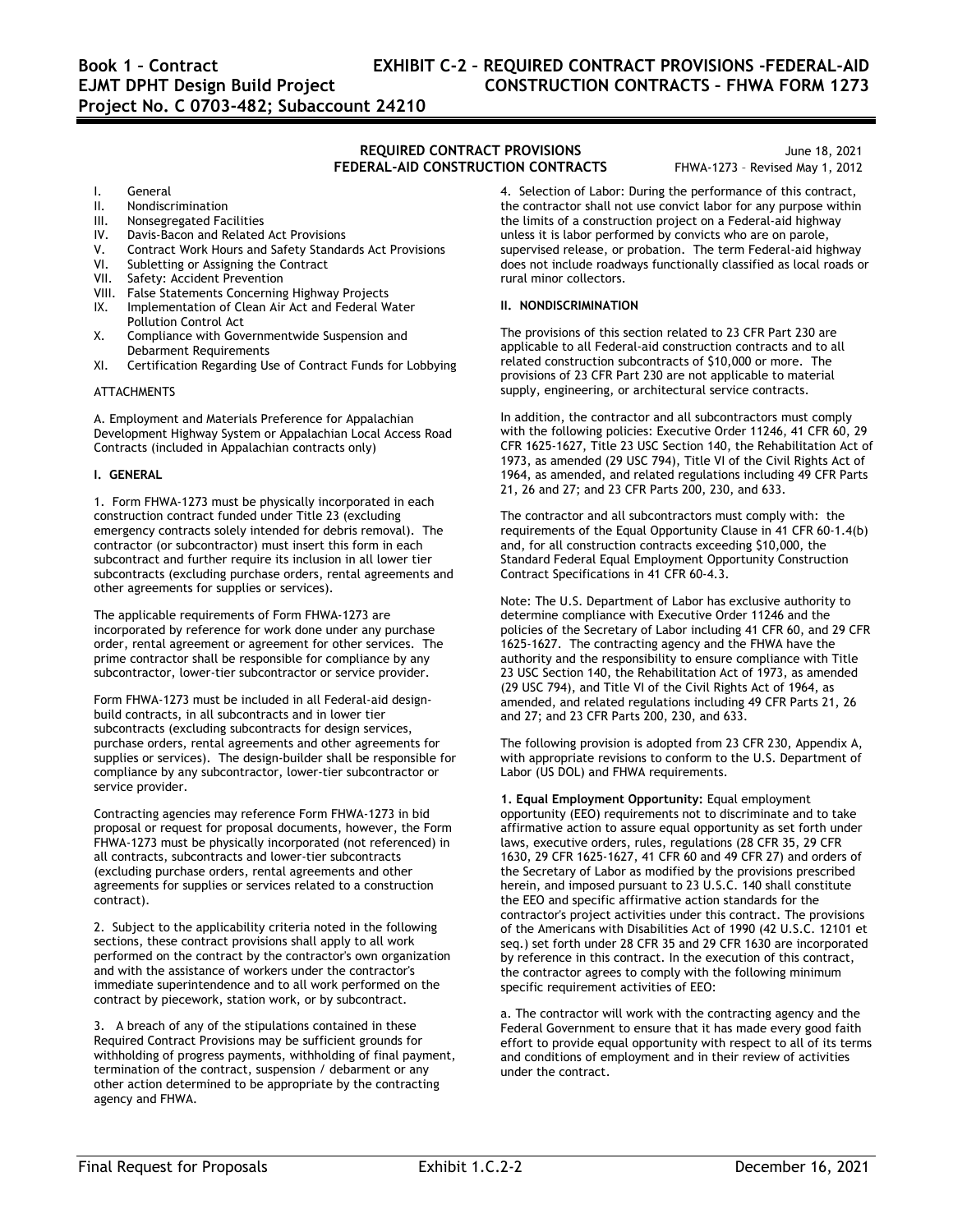b. The contractor will accept as its operating policy the following statement:

"It is the policy of this Company to assure that applicants are employed, and that employees are treated during employment, without regard to their race, religion, sex, color, national origin, age or disability. Such action shall include: employment, upgrading, demotion, or transfer; recruitment or recruitment advertising; layoff or termination; rates of pay or other forms of compensation; and selection for training, including apprenticeship, pre-apprenticeship, and/or on-the-job training."

**2. EEO Officer:** The contractor will designate and make known to the contracting officers an EEO Officer who will have the responsibility for and must be capable of effectively administering and promoting an active EEO program and who must be assigned adequate authority and responsibility to do so.

**3. Dissemination of Policy:** All members of the contractor's staff who are authorized to hire, supervise, promote, and discharge employees, or who recommend such action, or who are substantially involved in such action, will be made fully cognizant of, and will implement, the contractor's EEO policy and contractual responsibilities to provide EEO in each grade and classification of employment. To ensure that the above agreement will be met, the following actions will be taken as a minimum:

a. Periodic meetings of supervisory and personnel office employees will be conducted before the start of work and then not less often than once every six months, at which time the contractor's EEO policy and its implementation will be reviewed and explained. The meetings will be conducted by the EEO Officer.

b. All new supervisory or personnel office employees will be given a thorough indoctrination by the EEO Officer, covering all major aspects of the contractor's EEO obligations within thirty days following their reporting for duty with the contractor.

c. All personnel who are engaged in direct recruitment for the project will be instructed by the EEO Officer in the contractor's procedures for locating and hiring minorities and women.

d. Notices and posters setting forth the contractor's EEO policy will be placed in areas readily accessible to employees, applicants for employment and potential employees.

e. The contractor's EEO policy and the procedures to implement such policy will be brought to the attention of employees by means of meetings, employee handbooks, or other appropriate means.

**4. Recruitment:** When advertising for employees, the contractor will include in all advertisements for employees the notation: "An Equal Opportunity Employer." All such advertisements will be placed in publications having a large circulation among minorities and women in the area from which the project work force would normally be derived.

a. The contractor will, unless precluded by a valid bargaining agreement, conduct systematic and direct recruitment through public and private employee referral sources likely to yield qualified minorities and women. To meet this requirement, the contractor will identify sources of potential minority group employees, and establish with such identified sources

procedures whereby minority and women applicants may be referred to the contractor for employment consideration.

b. In the event the contractor has a valid bargaining agreement providing for exclusive hiring hall referrals, the contractor is expected to observe the provisions of that agreement to the extent that the system meets the contractor's compliance with EEO contract provisions. Where implementation of such an agreement has the effect of discriminating against minorities or women, or obligates the contractor to do the same, such implementation violates Federal nondiscrimination provisions.

c. The contractor will encourage its present employees to refer minorities and women as applicants for employment. Information and procedures with regard to referring such applicants will be discussed with employees.

**5. Personnel Actions:** Wages, working conditions, and employee benefits shall be established and administered, and personnel actions of every type, including hiring, upgrading, promotion, transfer, demotion, layoff, and termination, shall be taken without regard to race, color, religion, sex, national origin, age or disability. The following procedures shall be followed:

a. The contractor will conduct periodic inspections of project sites to insure that working conditions and employee facilities do not indicate discriminatory treatment of project site personnel.

b. The contractor will periodically evaluate the spread of wages paid within each classification to determine any evidence of discriminatory wage practices.

c. The contractor will periodically review selected personnel actions in depth to determine whether there is evidence of discrimination. Where evidence is found, the contractor will promptly take corrective action. If the review indicates that the discrimination may extend beyond the actions reviewed, such corrective action shall include all affected persons.

d. The contractor will promptly investigate all complaints of alleged discrimination made to the contractor in connection with its obligations under this contract, will attempt to resolve such complaints, and will take appropriate corrective action within a reasonable time. If the investigation indicates that the discrimination may affect persons other than the complainant, such corrective action shall include such other persons. Upon completion of each investigation, the contractor will inform every complainant of all of their avenues of appeal.

## **6. Training and Promotion:**

a. The contractor will assist in locating, qualifying, and increasing the skills of minorities and women who are applicants for employment or current employees. Such efforts should be aimed at developing full journey level status employees in the type of trade or job classification involved.

b. Consistent with the contractor's work force requirements and as permissible under Federal and State regulations, the contractor shall make full use of training programs, i.e., apprenticeship, and on-the-job training programs for the geographical area of contract performance. In the event a special provision for training is provided under this contract, this subparagraph will be superseded as indicated in the special provision. The contracting agency may reserve training positions for persons who receive welfare assistance in accordance with 23 U.S.C. 140(a).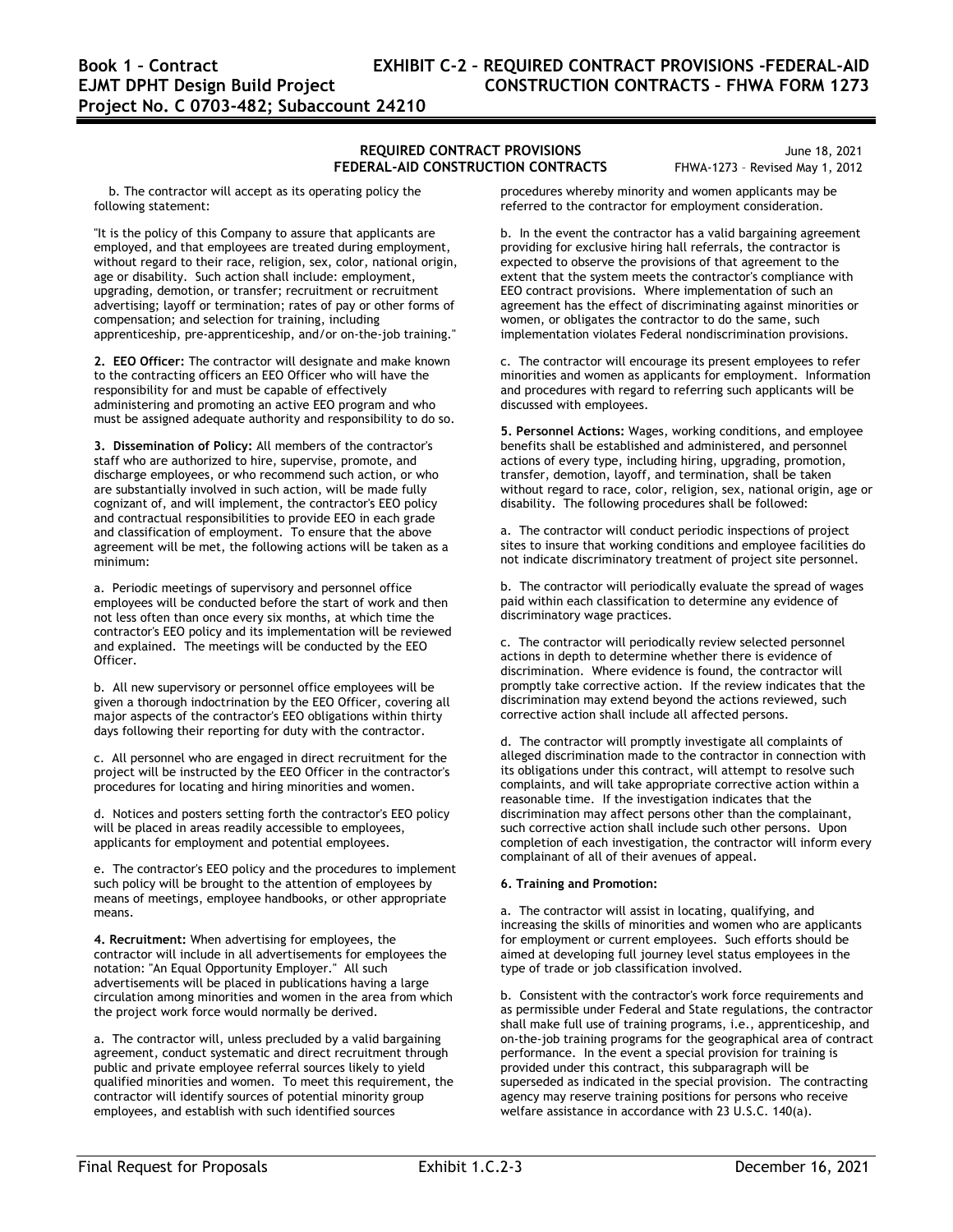## **REQUIRED CONTRACT PROVISIONS State of the USA CONTRACT PROVISIONS June 18, 2021 FEDERAL-AID CONSTRUCTION CONTRACTS** FHWA-1273 – Revised May 1, 2012

c. The contractor will advise employees and applicants for employment of available training programs and entrance requirements for each.

d. The contractor will periodically review the training and promotion potential of employees who are minorities and women and will encourage eligible employees to apply for such training and promotion.

**7. Unions:** If the contractor relies in whole or in part upon unions as a source of employees, the contractor will use good faith efforts to obtain the cooperation of such unions to increase opportunities for minorities and women. Actions by the contractor, either directly or through a contractor's association acting as agent, will include the procedures set forth below:

a. The contractor will use good faith efforts to develop, in cooperation with the unions, joint training programs aimed toward qualifying more minorities and women for membership in the unions and increasing the skills of minorities and women so that they may qualify for higher paying employment.

b. The contractor will use good faith efforts to incorporate an EEO clause into each union agreement to the end that such union will be contractually bound to refer applicants without regard to their race, color, religion, sex, national origin, age or disability.

c. The contractor is to obtain information as to the referral practices and policies of the labor union except that to the extent such information is within the exclusive possession of the labor union and such labor union refuses to furnish such information to the contractor, the contractor shall so certify to the contracting agency and shall set forth what efforts have been made to obtain such information.

d. In the event the union is unable to provide the contractor with a reasonable flow of referrals within the time limit set forth in the collective bargaining agreement, the contractor will, through independent recruitment efforts, fill the employment vacancies without regard to race, color, religion, sex, national origin, age or disability; making full efforts to obtain qualified and/or qualifiable minorities and women. The failure of a union to provide sufficient referrals (even though it is obligated to provide exclusive referrals under the terms of a collective bargaining agreement) does not relieve the contractor from the requirements of this paragraph. In the event the union referral practice prevents the contractor from meeting the obligations pursuant to Executive Order 11246, as amended, and these special provisions, such contractor shall immediately notify the contracting agency.

**8. Reasonable Accommodation for Applicants / Employees with Disabilities:** The contractor must be familiar with the requirements for and comply with the Americans with Disabilities Act and all rules and regulations established there under. Employers must provide reasonable accommodation in all employment activities unless to do so would cause an undue hardship.

**9. Selection of Subcontractors, Procurement of Materials and Leasing of Equipment:** The contractor shall not discriminate on the grounds of race, color, religion, sex, national origin, age or disability in the selection and retention of subcontractors, including procurement of materials and leases of equipment.

The contractor shall take all necessary and reasonable steps to ensure nondiscrimination in the administration of this contract.

a. The contractor shall notify all potential subcontractors and suppliers and lessors of their EEO obligations under this contract.

b. The contractor will use good faith efforts to ensure subcontractor compliance with their EEO obligations.

## **10. Assurance Required by 49 CFR 26.13(b):**

a. The requirements of 49 CFR Part 26 and the State DOT's U.S. DOT-approved DBE program are incorporated by reference.

b. The contractor or subcontractor shall not discriminate on the basis of race, color, national origin, or sex in the performance of this contract. The contractor shall carry out applicable requirements of 49 CFR Part 26 in the award and administration of DOT-assisted contracts. Failure by the contractor to carry out these requirements is a material breach of this contract, which may result in the termination of this contract or such other remedy as the contracting agency deems appropriate.

**11. Records and Reports:** The contractor shall keep such records as necessary to document compliance with the EEO requirements. Such records shall be retained for a period of three years following the date of the final payment to the contractor for all contract work and shall be available at reasonable times and places for inspection by authorized representatives of the contracting agency and the FHWA.

a. The records kept by the contractor shall document the following:

(1) The number and work hours of minority and non-minority group members and women employed in each work classification on the project;

(2) The progress and efforts being made in cooperation with unions, when applicable, to increase employment opportunities for minorities and women; and

(3) The progress and efforts being made in locating, hiring, training, qualifying, and upgrading minorities and women;

b. The contractors and subcontractors will submit an annual report to the contracting agency each July for the duration of the project, indicating the number of minority, women, and nonminority group employees currently engaged in each work classification required by the contract work. This information is to be reported on Form FHWA-1391. The staffing data should represent the project work force on board in all or any part of the last payroll period preceding the end of July. If on-the-job training is being required by special provision, the contractor will be required to collect and report training data. The employment data should reflect the work force on board during all or any part of the last payroll period preceding the end of July.

## **III. NONSEGREGATED FACILITIES**

This provision is applicable to all Federal-aid construction contracts and to all related construction subcontracts of \$10,000 or more.

The contractor must ensure that facilities provided for employees are provided in such a manner that segregation on the basis of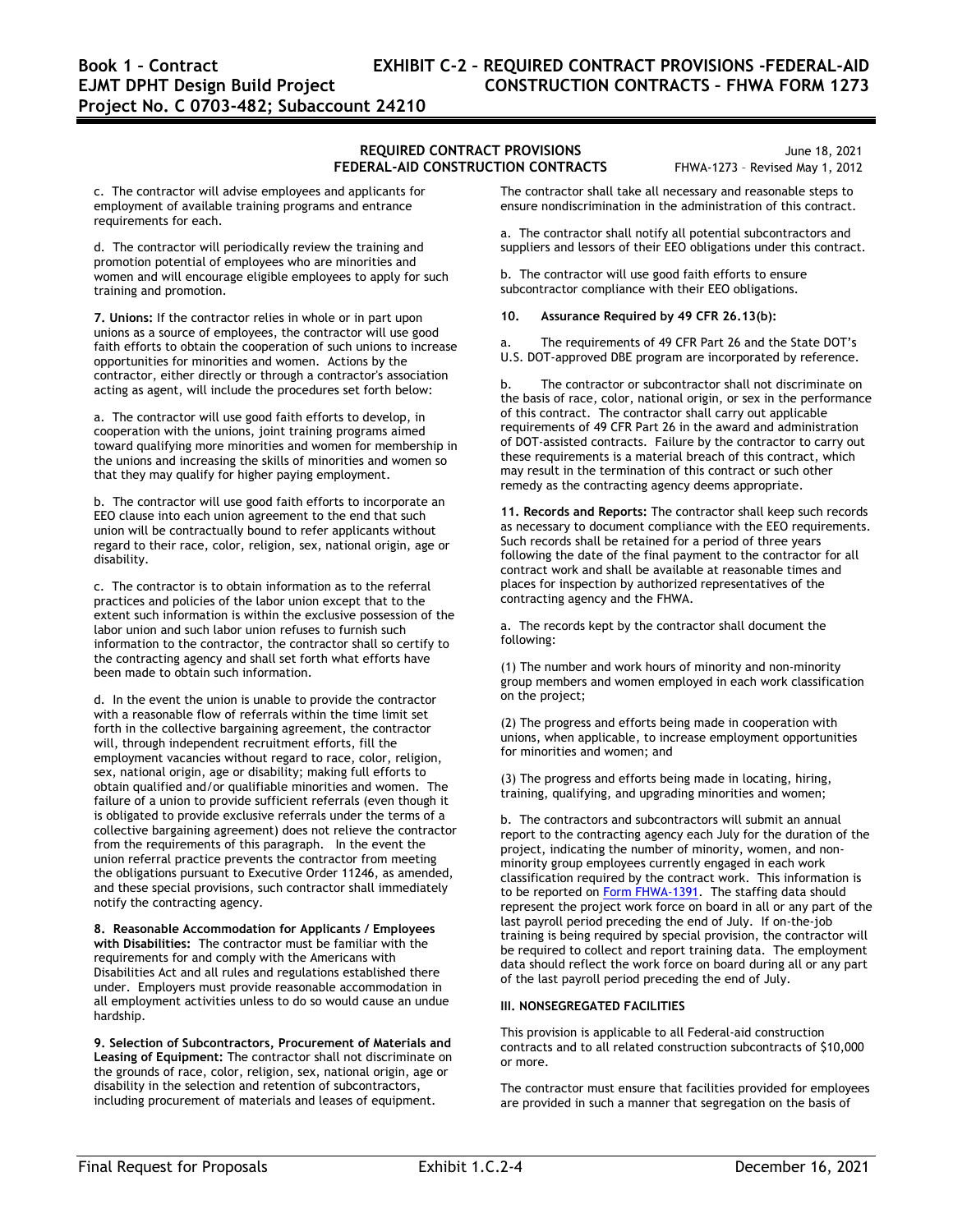race, color, religion, sex, or national origin cannot result. The contractor may neither require such segregated use by written or oral policies nor tolerate such use by employee custom. The contractor's obligation extends further to ensure that its employees are not assigned to perform their services at any location, under the contractor's control, where the facilities are segregated. The term "facilities" includes waiting rooms, work areas, restaurants and other eating areas, time clocks, restrooms, washrooms, locker rooms, and other storage or dressing areas, parking lots, drinking fountains, recreation or entertainment areas, transportation, and housing provided for employees. The contractor shall provide separate or single-user restrooms and necessary dressing or sleeping areas to assure privacy between sexes.

## **IV. DAVIS-BACON AND RELATED ACT PROVISIONS**

This section is applicable to all Federal-aid construction projects exceeding \$2,000 and to all related subcontracts and lower-tier subcontracts (regardless of subcontract size). The requirements apply to all projects located within the right-of-way of a roadway that is functionally classified as Federal-aid highway. This excludes roadways functionally classified as local roads or rural minor collectors, which are exempt. Contracting agencies may elect to apply these requirements to other projects.

The following provisions are from the U.S. Department of Labor regulations in 29 CFR 5.5 "Contract provisions and related matters" with minor revisions to conform to the FHWA-1273 format and FHWA program requirements.

## **1. Minimum wages**

a. All laborers and mechanics employed or working upon the site of the work, will be paid unconditionally and not less often than once a week, and without subsequent deduction or rebate on any account (except such payroll deductions as are permitted by regulations issued by the Secretary of Labor under the Copeland Act (29 CFR part 3)), the full amount of wages and bona fide fringe benefits (or cash equivalents thereof) due at time of payment computed at rates not less than those contained in the wage determination of the Secretary of Labor which is attached hereto and made a part hereof, regardless of any contractual relationship which may be alleged to exist between the contractor and such laborers and mechanics.

Contributions made or costs reasonably anticipated for bona fide fringe benefits under section 1(b)(2) of the Davis-Bacon Act on behalf of laborers or mechanics are considered wages paid to such laborers or mechanics, subject to the provisions of paragraph 1.d. of this section; also, regular contributions made or costs incurred for more than a weekly period (but not less often than quarterly) under plans, funds, or programs which cover the particular weekly period, are deemed to be constructively made or incurred during such weekly period. Such laborers and mechanics shall be paid the appropriate wage rate and fringe benefits on the wage determination for the classification of work actually performed, without regard to skill, except as provided in 29 CFR 5.5(a)(4). Laborers or mechanics performing work in more than one classification may be compensated at the rate specified for each classification for the time actually worked therein: Provided, That the employer's payroll records accurately set forth the time spent in each classification in which work is performed. The wage determination (including any additional classification and wage

rates conformed under paragraph 1.b. of this section) and the Davis-Bacon poster (WH–1321) shall be posted at all times by the contractor and its subcontractors at the site of the work in a prominent and accessible place where it can be easily seen by the workers.

b. (1) The contracting officer shall require that any class of laborers or mechanics, including helpers, which is not listed in the wage determination and which is to be employed under the contract shall be classified in conformance with the wage determination. The contracting officer shall approve an additional classification and wage rate and fringe benefits therefore only when the following criteria have been met:

(i) The work to be performed by the classification requested is not performed by a classification in the wage determination; and

(ii) The classification is utilized in the area by the construction industry; and

(iii) The proposed wage rate, including any bona fide fringe benefits, bears a reasonable relationship to the wage rates contained in the wage determination.

(2) If the contractor and the laborers and mechanics to be employed in the classification (if known), or their representatives, and the contracting officer agree on the classification and wage rate (including the amount designated for fringe benefits where appropriate), a report of the action taken shall be sent by the contracting officer to the Administrator of the Wage and Hour Division, Employment Standards Administration, U.S. Department of Labor, Washington, DC 20210. The Administrator, or an authorized representative, will approve, modify, or disapprove every additional classification action within 30 days of receipt and so advise the contracting officer or will notify the contracting officer within the 30-day period that additional time is necessary.

(3) In the event the contractor, the laborers or mechanics to be employed in the classification or their representatives, and the contracting officer do not agree on the proposed classification and wage rate (including the amount designated for fringe benefits, where appropriate), the contracting officer shall refer the questions, including the views of all interested parties and the recommendation of the contracting officer, to the Wage and Hour Administrator for determination. The Wage and Hour Administrator, or an authorized representative, will issue a determination within 30 days of receipt and so advise the contracting officer or will notify the contracting officer within the 30-day period that additional time is necessary.

(4) The wage rate (including fringe benefits where appropriate) determined pursuant to paragraphs 1.b.(2) or 1.b.(3) of this section, shall be paid to all workers performing work in the classification under this contract from the first day on which work is performed in the classification.

c. Whenever the minimum wage rate prescribed in the contract for a class of laborers or mechanics includes a fringe benefit which is not expressed as an hourly rate, the contractor shall either pay the benefit as stated in the wage determination or shall pay another bona fide fringe benefit or an hourly cash equivalent thereof.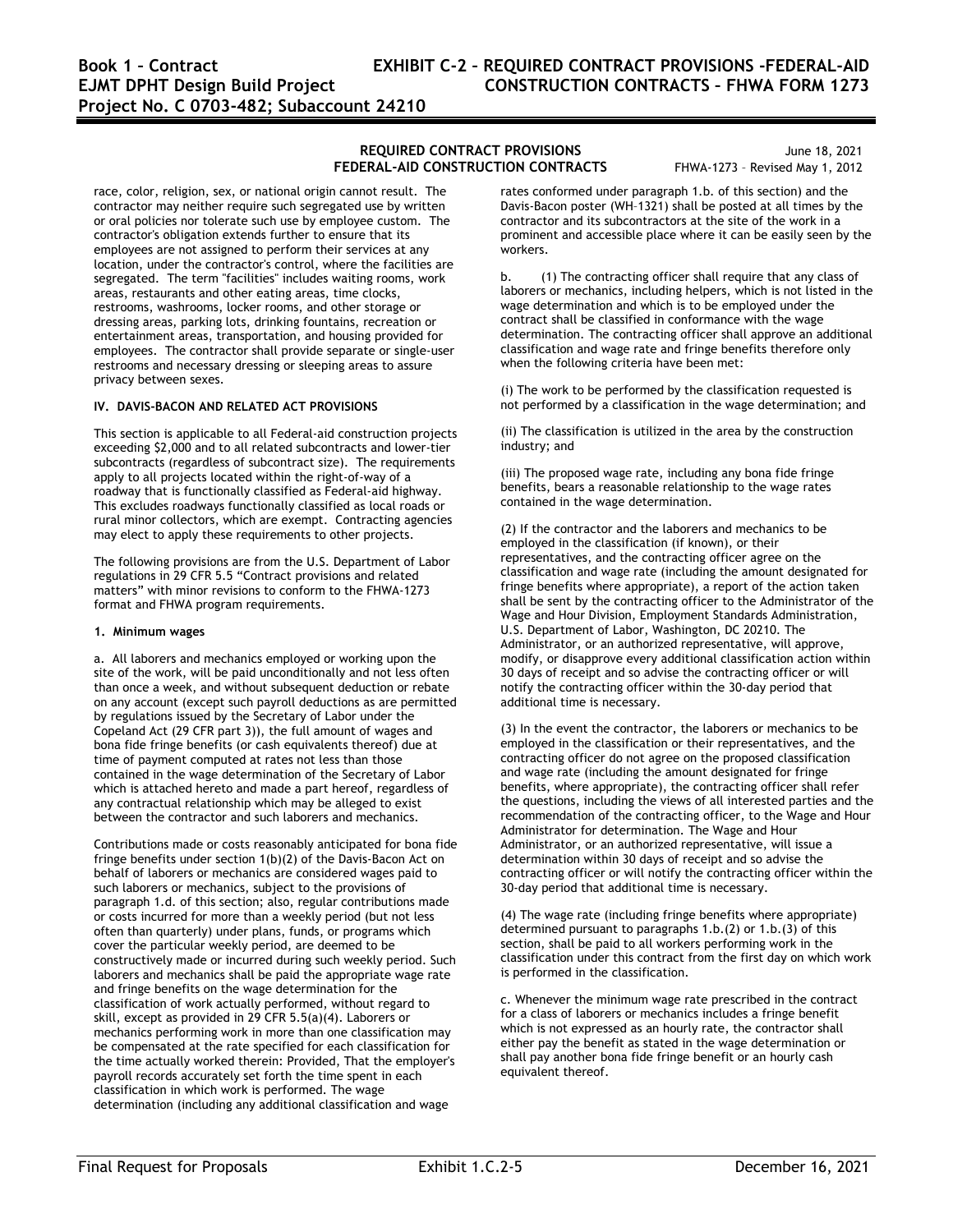d. If the contractor does not make payments to a trustee or other third person, the contractor may consider as part of the wages of any laborer or mechanic the amount of any costs reasonably anticipated in providing bona fide fringe benefits under a plan or program, Provided, That the Secretary of Labor has found, upon the written request of the contractor, that the applicable standards of the Davis-Bacon Act have been met. The Secretary of Labor may require the contractor to set aside in a separate account assets for the meeting of obligations under the plan or program.

## **2. Withholding**

The contracting agency shall upon its own action or upon written request of an authorized representative of the Department of Labor, withhold or cause to be withheld from the contractor under this contract, or any other Federal contract with the same prime contractor, or any other federally-assisted contract subject to Davis-Bacon prevailing wage requirements, which is held by the same prime contractor, so much of the accrued payments or advances as may be considered necessary to pay laborers and mechanics, including apprentices, trainees, and helpers, employed by the contractor or any subcontractor the full amount of wages required by the contract. In the event of failure to pay any laborer or mechanic, including any apprentice, trainee, or helper, employed or working on the site of the work, all or part of the wages required by the contract, the contracting agency may, after written notice to the contractor, take such action as may be necessary to cause the suspension of any further payment, advance, or guarantee of funds until such violations have ceased.

#### **3. Payrolls and basic records**

a. Payrolls and basic records relating thereto shall be maintained by the contractor during the course of the work and preserved for a period of three years thereafter for all laborers and mechanics working at the site of the work. Such records shall contain the name, address, and social security number of each such worker, his or her correct classification, hourly rates of wages paid (including rates of contributions or costs anticipated for bona fide fringe benefits or cash equivalents thereof of the types described in section  $1(b)(2)(B)$  of the Davis-Bacon Act), daily and weekly number of hours worked, deductions made and actual wages paid. Whenever the Secretary of Labor has found under 29 CFR 5.5(a)(1)(iv) that the wages of any laborer or mechanic include the amount of any costs reasonably anticipated in providing benefits under a plan or program described in section 1(b)(2)(B) of the Davis-Bacon Act, the contractor shall maintain records which show that the commitment to provide such benefits is enforceable, that the plan or program is financially responsible, and that the plan or program has been communicated in writing to the laborers or mechanics affected, and records which show the costs anticipated or the actual cost incurred in providing such benefits. Contractors employing apprentices or trainees under approved programs shall maintain written evidence of the registration of apprenticeship programs and certification of trainee programs, the registration of the apprentices and trainees, and the ratios and wage rates prescribed in the applicable programs.

b. (1) The contractor shall submit weekly for each week in which any contract work is performed a copy of all payrolls to the contracting agency. The payrolls submitted shall set out

accurately and completely all of the information required to be maintained under 29 CFR 5.5(a)(3)(i), except that full social security numbers and home addresses shall not be included on weekly transmittals. Instead the payrolls shall only need to include an individually identifying number for each employee ( e.g. , the last four digits of the employee's social security number). The required weekly payroll information may be submitted in any form desired. Optional Form WH–347 is available for this purpose from the Wage and Hour Division Web site at http://www.dol.gov/esa/whd/forms/wh347instr.htm or its successor site. The prime contractor is responsible for the submission of copies of payrolls by all subcontractors. Contractors and subcontractors shall maintain the full social security number and current address of each covered worker, and shall provide them upon request to the contracting agency for transmission to the State DOT, the FHWA or the Wage and Hour Division of the Department of Labor for purposes of an investigation or audit of compliance with prevailing wage requirements. It is not a violation of this section for a prime contractor to require a subcontractor to provide addresses and social security numbers to the prime contractor for its own records, without weekly submission to the contracting agency..

(2) Each payroll submitted shall be accompanied by a "Statement of Compliance," signed by the contractor or subcontractor or his or her agent who pays or supervises the payment of the persons employed under the contract and shall certify the following:

(i) That the payroll for the payroll period contains the information required to be provided under §5.5 (a)(3)(ii) of Regulations, 29 CFR part 5, the appropriate information is being maintained under §5.5 (a)(3)(i) of Regulations, 29 CFR part 5, and that such information is correct and complete;

(ii) That each laborer or mechanic (including each helper, apprentice, and trainee) employed on the contract during the payroll period has been paid the full weekly wages earned, without rebate, either directly or indirectly, and that no deductions have been made either directly or indirectly from the full wages earned, other than permissible deductions as set forth in Regulations, 29 CFR part 3;

(iii) That each laborer or mechanic has been paid not less than the applicable wage rates and fringe benefits or cash equivalents for the classification of work performed, as specified in the applicable wage determination incorporated into the contract.

(3) The weekly submission of a properly executed certification set forth on the reverse side of Optional Form WH–347 shall satisfy the requirement for submission of the "Statement of Compliance" required by paragraph 3.b.(2) of this section.

(4) The falsification of any of the above certifications may subject the contractor or subcontractor to civil or criminal prosecution under section 1001 of title 18 and section 231 of title 31 of the United States Code.

c. The contractor or subcontractor shall make the records required under paragraph 3.a. of this section available for inspection, copying, or transcription by authorized representatives of the contracting agency, the State DOT, the FHWA, or the Department of Labor, and shall permit such representatives to interview employees during working hours on the job. If the contractor or subcontractor fails to submit the required records or to make them available, the FHWA may, after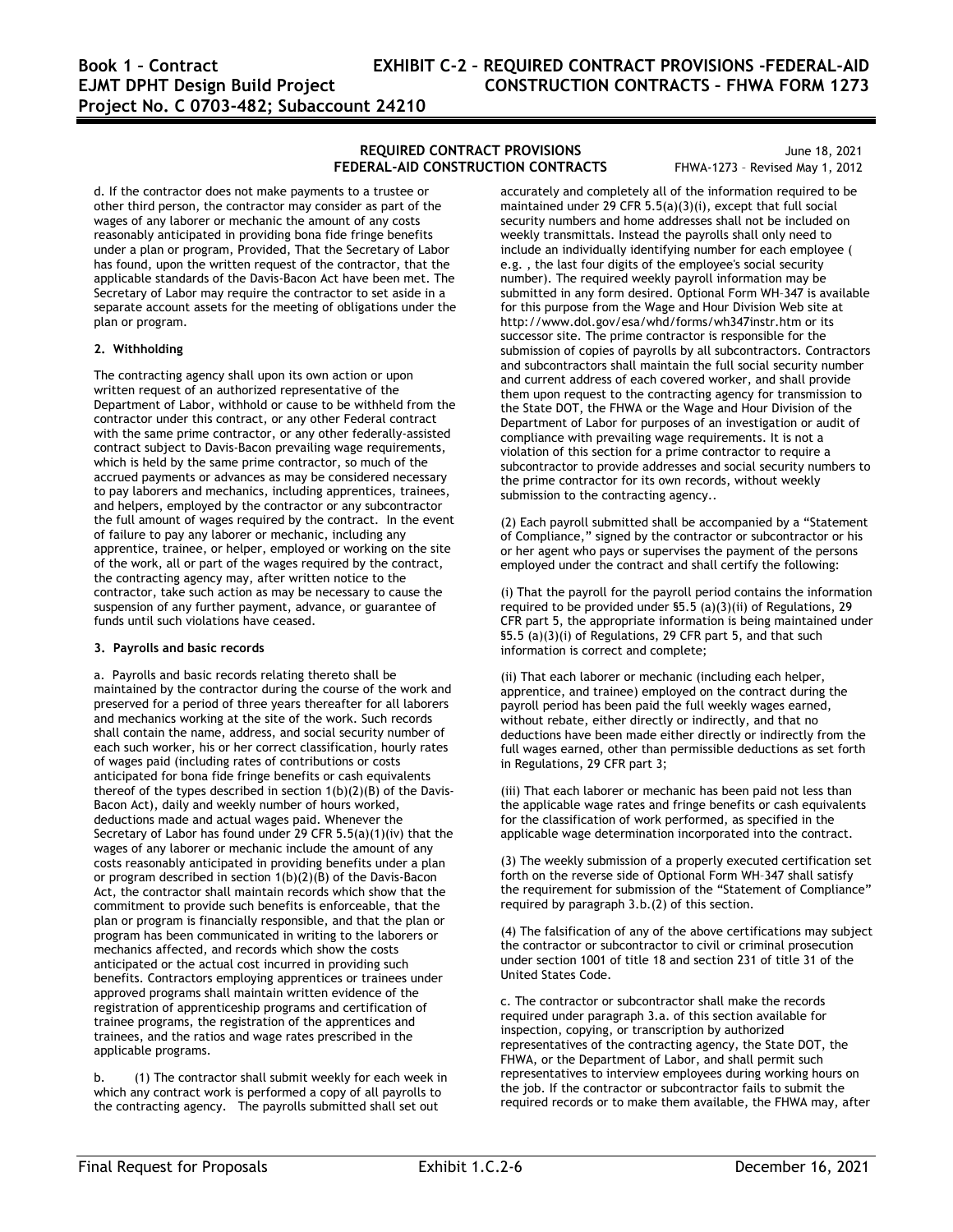## **REQUIRED CONTRACT PROVISIONS State of the USA CONTRACT PROVISIONS June 18, 2021 FEDERAL-AID CONSTRUCTION CONTRACTS** FHWA-1273 – Revised May 1, 2012

written notice to the contractor, the contracting agency or the State DOT, take such action as may be necessary to cause the suspension of any further payment, advance, or guarantee of funds. Furthermore, failure to submit the required records upon request or to make such records available may be grounds for debarment action pursuant to 29 CFR 5.12.

#### **4. Apprentices and trainees**

a. Apprentices (programs of the USDOL).

Apprentices will be permitted to work at less than the predetermined rate for the work they performed when they are employed pursuant to and individually registered in a bona fide apprenticeship program registered with the U.S. Department of Labor, Employment and Training Administration, Office of Apprenticeship Training, Employer and Labor Services, or with a State Apprenticeship Agency recognized by the Office, or if a person is employed in his or her first 90 days of probationary employment as an apprentice in such an apprenticeship program, who is not individually registered in the program, but who has been certified by the Office of Apprenticeship Training, Employer and Labor Services or a State Apprenticeship Agency (where appropriate) to be eligible for probationary employment as an apprentice.

 The allowable ratio of apprentices to journeymen on the job site in any craft classification shall not be greater than the ratio permitted to the contractor as to the entire work force under the registered program. Any worker listed on a payroll at an apprentice wage rate, who is not registered or otherwise employed as stated above, shall be paid not less than the applicable wage rate on the wage determination for the classification of work actually performed. In addition, any apprentice performing work on the job site in excess of the ratio permitted under the registered program shall be paid not less than the applicable wage rate on the wage determination for the work actually performed. Where a contractor is performing construction on a project in a locality other than that in which its program is registered, the ratios and wage rates (expressed in percentages of the journeyman's hourly rate) specified in the contractor's or subcontractor's registered program shall be observed.

 Every apprentice must be paid at not less than the rate specified in the registered program for the apprentice's level of progress, expressed as a percentage of the journeymen hourly rate specified in the applicable wage determination. Apprentices shall be paid fringe benefits in accordance with the provisions of the apprenticeship program. If the apprenticeship program does not specify fringe benefits, apprentices must be paid the full amount of fringe benefits listed on the wage determination for the applicable classification. If the Administrator determines that a different practice prevails for the applicable apprentice classification, fringes shall be paid in accordance with that determination.

In the event the Office of Apprenticeship Training, Employer and Labor Services, or a State Apprenticeship Agency recognized by the Office, withdraws approval of an apprenticeship program, the contractor will no longer be permitted to utilize apprentices at less than the applicable predetermined rate for the work performed until an acceptable program is approved.

b. Trainees (programs of the USDOL).

Except as provided in 29 CFR 5.16, trainees will not be permitted to work at less than the predetermined rate for the work performed unless they are employed pursuant to and individually registered in a program which has received prior approval, evidenced by formal certification by the U.S. Department of Labor, Employment and Training Administration.

The ratio of trainees to journeymen on the job site shall not be greater than permitted under the plan approved by the Employment and Training Administration.

Every trainee must be paid at not less than the rate specified in the approved program for the trainee's level of progress, expressed as a percentage of the journeyman hourly rate specified in the applicable wage determination. Trainees shall be paid fringe benefits in accordance with the provisions of the trainee program. If the trainee program does not mention fringe benefits, trainees shall be paid the full amount of fringe benefits listed on the wage determination unless the Administrator of the Wage and Hour Division determines that there is an apprenticeship program associated with the corresponding journeyman wage rate on the wage determination which provides for less than full fringe benefits for apprentices. Any employee listed on the payroll at a trainee rate who is not registered and participating in a training plan approved by the Employment and Training Administration shall be paid not less than the applicable wage rate on the wage determination for the classification of work actually performed. In addition, any trainee performing work on the job site in excess of the ratio permitted under the registered program shall be paid not less than the applicable wage rate on the wage determination for the work actually performed.

In the event the Employment and Training Administration withdraws approval of a training program, the contractor will no longer be permitted to utilize trainees at less than the applicable predetermined rate for the work performed until an acceptable program is approved.

c. Equal employment opportunity. The utilization of apprentices, trainees and journeymen under this part shall be in conformity with the equal employment opportunity requirements of Executive Order 11246, as amended, and 29 CFR part 30.

d. Apprentices and Trainees (programs of the U.S. DOT).

Apprentices and trainees working under apprenticeship and skill training programs which have been certified by the Secretary of Transportation as promoting EEO in connection with Federal-aid highway construction programs are not subject to the requirements of paragraph 4 of this Section IV. The straight time hourly wage rates for apprentices and trainees under such programs will be established by the particular programs. The ratio of apprentices and trainees to journeymen shall not be greater than permitted by the terms of the particular program.

**5. Compliance with Copeland Act requirements.** The contractor shall comply with the requirements of 29 CFR part 3, which are incorporated by reference in this contract.

**6. Subcontracts.** The contractor or subcontractor shall insert Form FHWA-1273 in any subcontracts and also require the subcontractors to include Form FHWA-1273 in any lower tier subcontracts. The prime contractor shall be responsible for the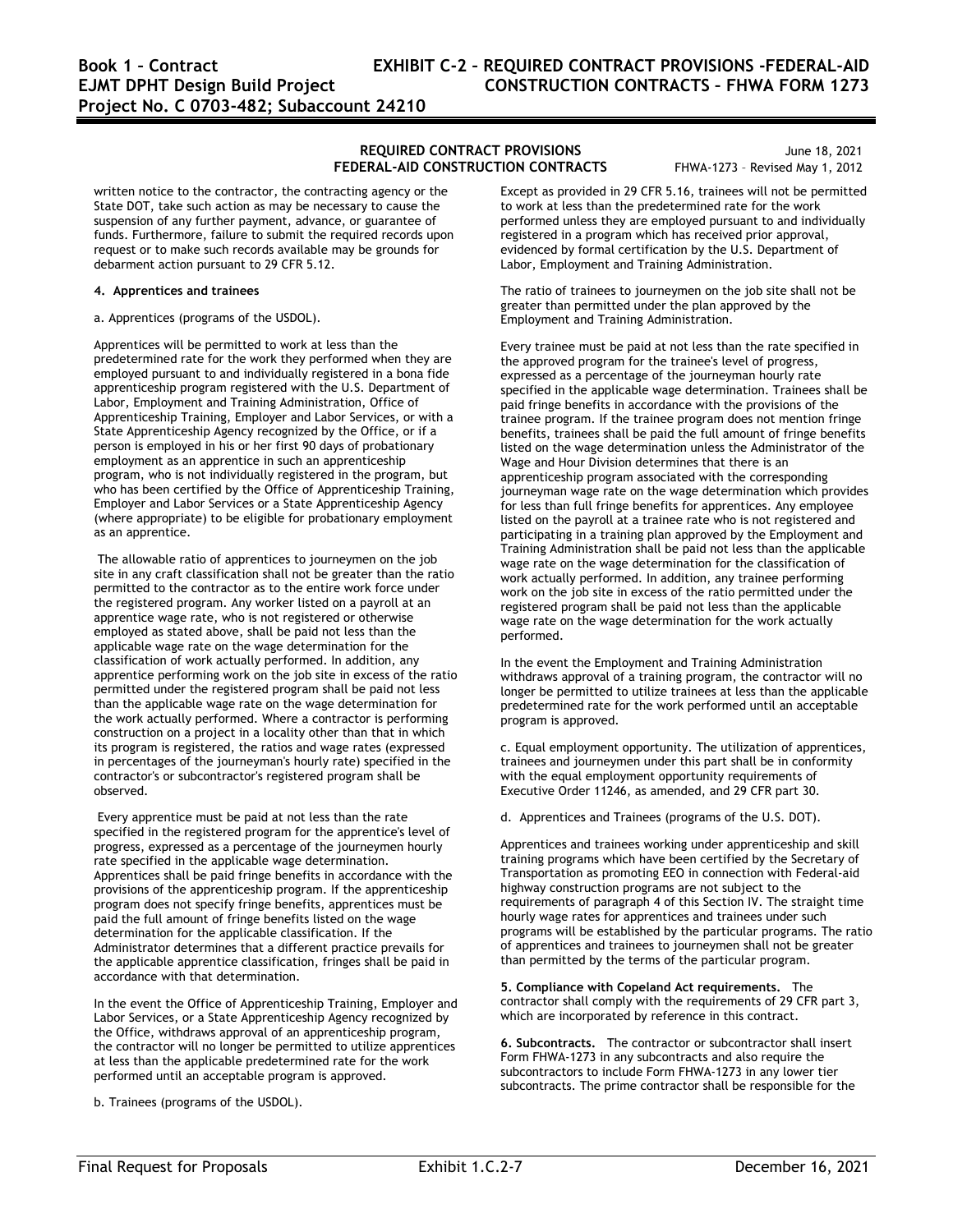compliance by any subcontractor or lower tier subcontractor with all the contract clauses in 29 CFR 5.5.

**7. Contract termination: debarment.** A breach of the contract clauses in 29 CFR 5.5 may be grounds for termination of the contract, and for debarment as a contractor and a subcontractor as provided in 29 CFR 5.12.

**8. Compliance with Davis-Bacon and Related Act requirements.** All rulings and interpretations of the Davis-Bacon and Related Acts contained in 29 CFR parts 1, 3, and 5 are herein incorporated by reference in this contract.

**9. Disputes concerning labor standards.** Disputes arising out of the labor standards provisions of this contract shall not be subject to the general disputes clause of this contract. Such disputes shall be resolved in accordance with the procedures of the Department of Labor set forth in 29 CFR parts 5, 6, and 7. Disputes within the meaning of this clause include disputes between the contractor (or any of its subcontractors) and the contracting agency, the U.S. Department of Labor, or the employees or their representatives.

## **10. Certification of eligibility.**

a. By entering into this contract, the contractor certifies that neither it (nor he or she) nor any person or firm who has an interest in the contractor's firm is a person or firm ineligible to be awarded Government contracts by virtue of section 3(a) of the Davis-Bacon Act or 29 CFR 5.12(a)(1).

b. No part of this contract shall be subcontracted to any person or firm ineligible for award of a Government contract by virtue of section  $3(a)$  of the Davis-Bacon Act or 29 CFR 5.12(a)(1).

c. The penalty for making false statements is prescribed in the U.S. Criminal Code, 18 U.S.C. 1001.

## **V. CONTRACT WORK HOURS AND SAFETY STANDARDS ACT**

The following clauses apply to any Federal-aid construction contract in an amount in excess of \$100,000 and subject to the overtime provisions of the Contract Work Hours and Safety Standards Act. These clauses shall be inserted in addition to the clauses required by 29 CFR 5.5(a) or 29 CFR 4.6. As used in this paragraph, the terms laborers and mechanics include watchmen and guards.

**1. Overtime requirements.** No contractor or subcontractor contracting for any part of the contract work which may require or involve the employment of laborers or mechanics shall require or permit any such laborer or mechanic in any workweek in which he or she is employed on such work to work in excess of forty hours in such workweek unless such laborer or mechanic receives compensation at a rate not less than one and one-half times the basic rate of pay for all hours worked in excess of forty hours in such workweek.

**2. Violation; liability for unpaid wages; liquidated damages**. In the event of any violation of the clause set forth in paragraph (1.) of this section, the contractor and any subcontractor responsible therefor shall be liable for the unpaid wages. In addition, such contractor and subcontractor shall be liable to the United States (in the case of work done under contract for the District of Columbia or a territory, to such District or to such territory), for liquidated damages. Such liquidated damages

shall be computed with respect to each individual laborer or mechanic, including watchmen and guards, employed in violation of the clause set forth in paragraph (1.) of this section, in the sum of \$10 for each calendar day on which such individual was required or permitted to work in excess of the standard workweek of forty hours without payment of the overtime wages required by the clause set forth in paragraph (1.) of this section.

**3. Withholding for unpaid wages and liquidated damages.** The FHWA or the contacting agency shall upon its own action or upon written request of an authorized representative of the Department of Labor withhold or cause to be withheld, from any moneys payable on account of work performed by the contractor or subcontractor under any such contract or any other Federal contract with the same prime contractor, or any other federallyassisted contract subject to the Contract Work Hours and Safety Standards Act, which is held by the same prime contractor, such sums as may be determined to be necessary to satisfy any liabilities of such contractor or subcontractor for unpaid wages and liquidated damages as provided in the clause set forth in paragraph (2.) of this section.

**4. Subcontracts.** The contractor or subcontractor shall insert in any subcontracts the clauses set forth in paragraph (1.) through (4.) of this section and also a clause requiring the subcontractors to include these clauses in any lower tier subcontracts. The prime contractor shall be responsible for compliance by any subcontractor or lower tier subcontractor with the clauses set forth in paragraphs (1.) through (4.) of this section.

#### **VI. SUBLETTING OR ASSIGNING THE CONTRACT**

This provision is applicable to all Federal-aid construction contracts on the National Highway System.

1. The contractor shall perform with its own organization contract work amounting to not less than 30 percent (or a greater percentage if specified elsewhere in the contract) of the total original contract price, excluding any specialty items designated by the contracting agency. Specialty items may be performed by subcontract and the amount of any such specialty items performed may be deducted from the total original contract price before computing the amount of work required to be performed by the contractor's own organization (23 CFR 635.116).

a. The term "perform work with its own organization" refers to workers employed or leased by the prime contractor, and equipment owned or rented by the prime contractor, with or without operators. Such term does not include employees or equipment of a subcontractor or lower tier subcontractor, agents of the prime contractor, or any other assignees. The term may include payments for the costs of hiring leased employees from an employee leasing firm meeting all relevant Federal and State regulatory requirements. Leased employees may only be included in this term if the prime contractor meets all of the following conditions:

(1) the prime contractor maintains control over the supervision of the day-to-day activities of the leased employees;

(2) the prime contractor remains responsible for the quality of the work of the leased employees;

(3) the prime contractor retains all power to accept or exclude individual employees from work on the project; and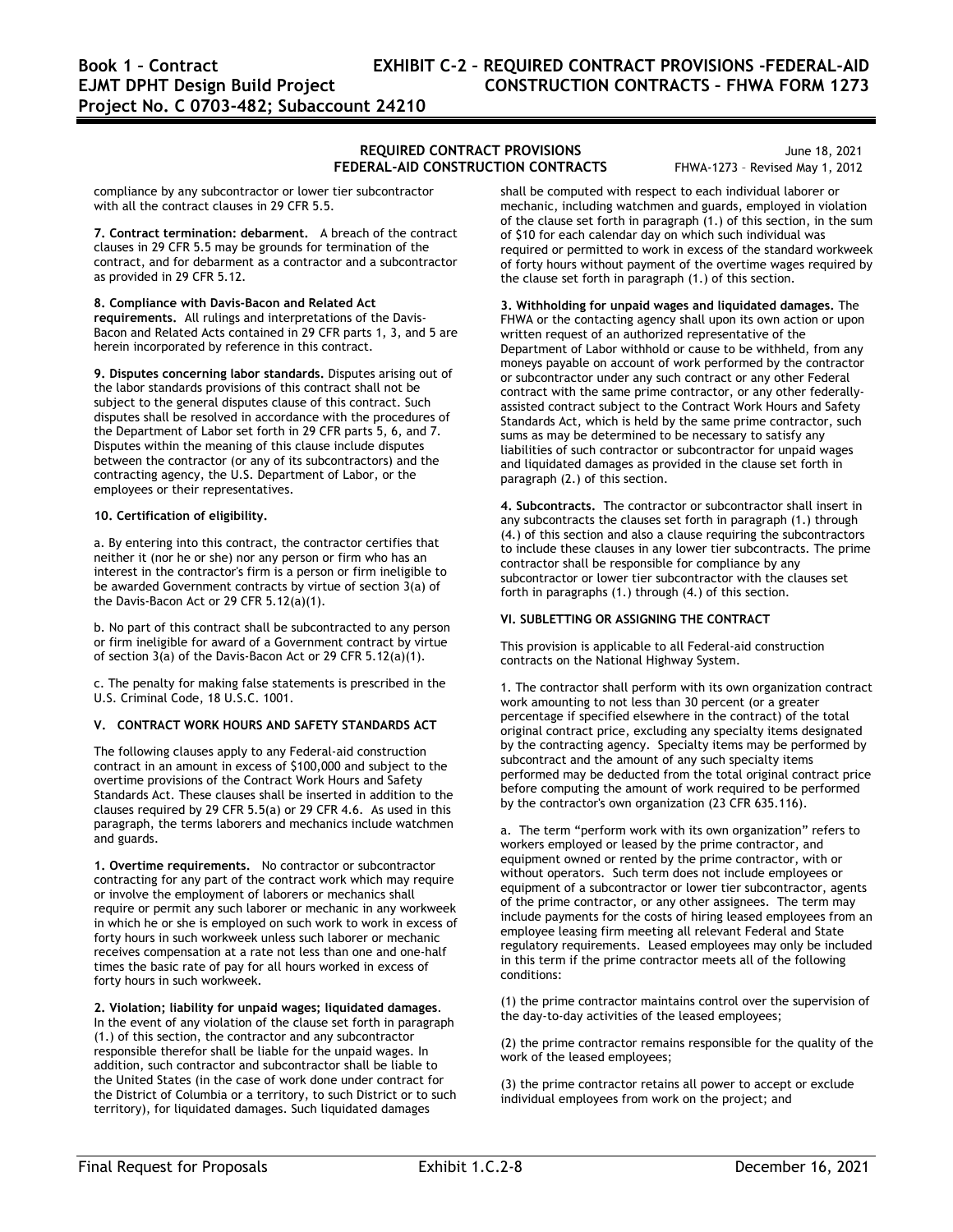## **REQUIRED CONTRACT PROVISIONS State of the USA CONTRACT PROVISIONS June 18, 2021 FEDERAL-AID CONSTRUCTION CONTRACTS** FHWA-1273 – Revised May 1, 2012

(4) the prime contractor remains ultimately responsible for the payment of predetermined minimum wages, the submission of payrolls, statements of compliance and all other Federal regulatory requirements.

b. "Specialty Items" shall be construed to be limited to work that requires highly specialized knowledge, abilities, or equipment not ordinarily available in the type of contracting organizations qualified and expected to bid or propose on the contract as a whole and in general are to be limited to minor components of the overall contract.

 2. The contract amount upon which the requirements set forth in paragraph (1) of Section VI is computed includes the cost of material and manufactured products which are to be purchased or produced by the contractor under the contract provisions.

3. The contractor shall furnish (a) a competent superintendent or supervisor who is employed by the firm, has full authority to direct performance of the work in accordance with the contract requirements, and is in charge of all construction operations (regardless of who performs the work) and (b) such other of its own organizational resources (supervision, management, and engineering services) as the contracting officer determines is necessary to assure the performance of the contract.

4. No portion of the contract shall be sublet, assigned or otherwise disposed of except with the written consent of the contracting officer, or authorized representative, and such consent when given shall not be construed to relieve the contractor of any responsibility for the fulfillment of the contract. Written consent will be given only after the contracting agency has assured that each subcontract is evidenced in writing and that it contains all pertinent provisions and requirements of the prime contract.

5. The 30% self-performance requirement of paragraph (1) is not applicable to design-build contracts; however, contracting agencies may establish their own self-performance requirements.

## **VII. SAFETY: ACCIDENT PREVENTION**

This provision is applicable to all Federal-aid construction contracts and to all related subcontracts.

1. In the performance of this contract the contractor shall comply with all applicable Federal, State, and local laws governing safety, health, and sanitation (23 CFR 635). The contractor shall provide all safeguards, safety devices and protective equipment and take any other needed actions as it determines, or as the contracting officer may determine, to be reasonably necessary to protect the life and health of employees on the job and the safety of the public and to protect property in connection with the performance of the work covered by the contract.

2. It is a condition of this contract, and shall be made a condition of each subcontract, which the contractor enters into pursuant to this contract, that the contractor and any subcontractor shall not permit any employee, in performance of the contract, to work in surroundings or under conditions which are unsanitary, hazardous or dangerous to his/her health or safety, as determined under construction safety and health standards (29 CFR 1926) promulgated by the Secretary of Labor,

in accordance with Section 107 of the Contract Work Hours and Safety Standards Act (40 U.S.C. 3704).

3. Pursuant to 29 CFR 1926.3, it is a condition of this contract that the Secretary of Labor or authorized representative thereof, shall have right of entry to any site of contract performance to inspect or investigate the matter of compliance with the construction safety and health standards and to carry out the duties of the Secretary under Section 107 of the Contract Work Hours and Safety Standards Act (40 U.S.C.3704).

## VIII. FALSE STATEMENTS CONCERNING HIGHWAY PROJECTS

This provision is applicable to all Federal-aid construction contracts and to all related subcontracts.

 In order to assure high quality and durable construction in conformity with approved plans and specifications and a high degree of reliability on statements and representations made by engineers, contractors, suppliers, and workers on Federal-aid highway projects, it is essential that all persons concerned with the project perform their functions as carefully, thoroughly, and honestly as possible. Willful falsification, distortion, or misrepresentation with respect to any facts related to the project is a violation of Federal law. To prevent any misunderstanding regarding the seriousness of these and similar acts, Form FHWA-1022 shall be posted on each Federal-aid highway project (23 CFR 635) in one or more places where it is readily available to all persons concerned with the project:

#### 18 U.S.C. 1020 reads as follows:

 "Whoever, being an officer, agent, or employee of the United States, or of any State or Territory, or whoever, whether a person, association, firm, or corporation, knowingly makes any false statement, false representation, or false report as to the character, quality, quantity, or cost of the material used or to be used, or the quantity or quality of the work performed or to be performed, or the cost thereof in connection with the submission of plans, maps, specifications, contracts, or costs of construction on any highway or related project submitted for approval to the Secretary of Transportation; or

 Whoever knowingly makes any false statement, false representation, false report or false claim with respect to the character, quality, quantity, or cost of any work performed or to be performed, or materials furnished or to be furnished, in connection with the construction of any highway or related project approved by the Secretary of Transportation; or

 Whoever knowingly makes any false statement or false representation as to material fact in any statement, certificate, or report submitted pursuant to provisions of the Federal-aid Roads Act approved July 1, 1916, (39 Stat. 355), as amended and supplemented;

 Shall be fined under this title or imprisoned not more than 5 years or both."

IX. IMPLEMENTATION OF CLEAN AIR ACT AND FEDERAL WATER POLLUTION CONTROL ACT

This provision is applicable to all Federal-aid construction contracts and to all related subcontracts.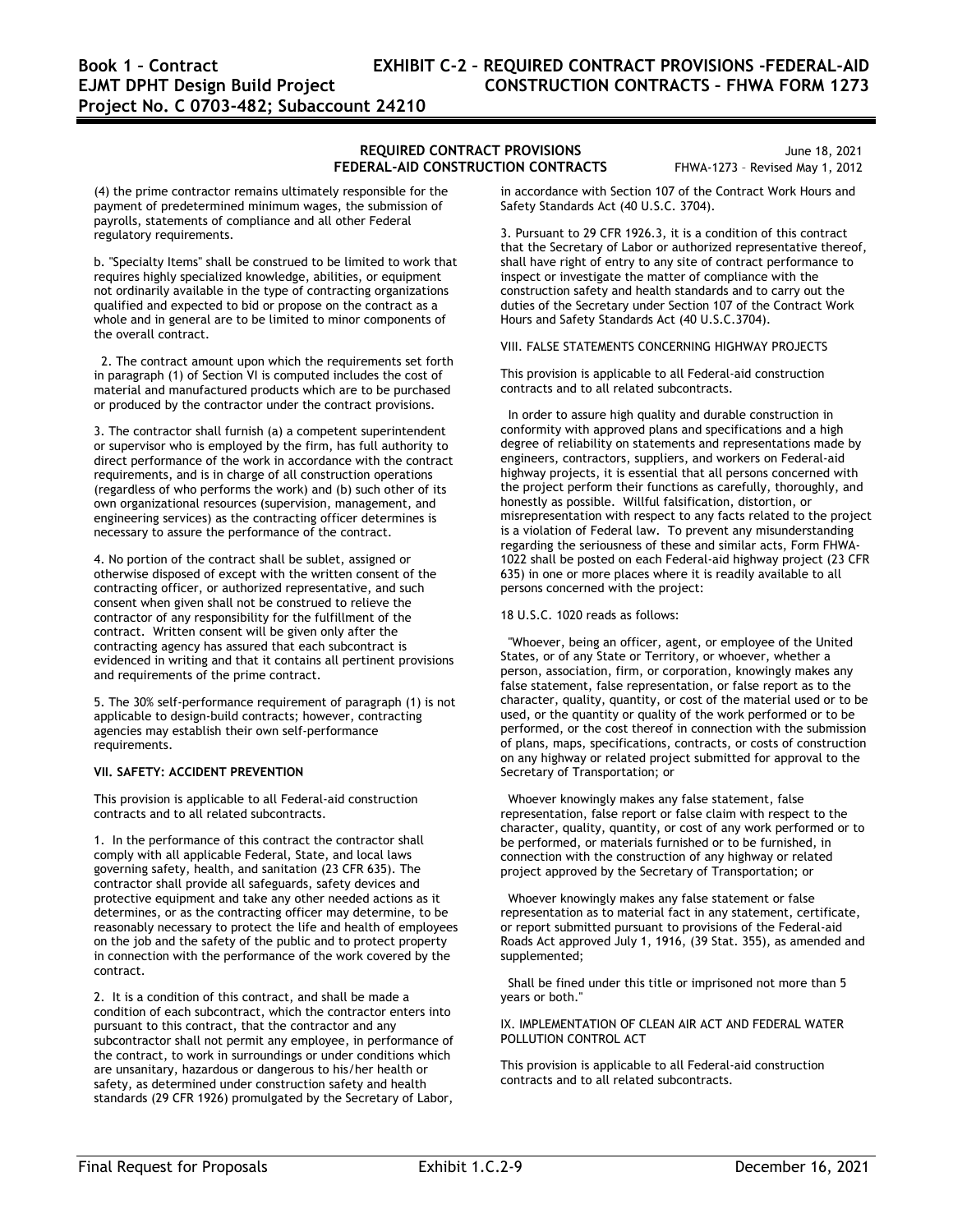By submission of this bid/proposal or the execution of this contract, or subcontract, as appropriate, the bidder, proposer, Federal-aid construction contractor, or subcontractor, as appropriate, will be deemed to have stipulated as follows:

 1. That any person who is or will be utilized in the performance of this contract is not prohibited from receiving an award due to a violation of Section 508 of the Clean Water Act or Section 306 of the Clean Air Act.

 2. That the contractor agrees to include or cause to be included the requirements of paragraph (1) of this Section X in every subcontract, and further agrees to take such action as the contracting agency may direct as a means of enforcing such requirements.

#### X. CERTIFICATION REGARDING DEBARMENT, SUSPENSION, INELIGIBILITY AND VOLUNTARY EXCLUSION

This provision is applicable to all Federal-aid construction contracts, design-build contracts, subcontracts, lower-tier subcontracts, purchase orders, lease agreements, consultant contracts or any other covered transaction requiring FHWA approval or that is estimated to cost \$25,000 or more – as defined in 2 CFR Parts 180 and 1200.

## 1**. Instructions for Certification – First Tier Participants:**

 a. By signing and submitting this proposal, the prospective first tier participant is providing the certification set out below.

 b. The inability of a person to provide the certification set out below will not necessarily result in denial of participation in this covered transaction. The prospective first tier participant shall submit an explanation of why it cannot provide the certification set out below. The certification or explanation will be considered in connection with the department or agency's determination whether to enter into this transaction. However, failure of the prospective first tier participant to furnish a certification or an explanation shall disqualify such a person from participation in this transaction.

 c. The certification in this clause is a material representation of fact upon which reliance was placed when the contracting agency determined to enter into this transaction. If it is later determined that the prospective participant knowingly rendered an erroneous certification, in addition to other remedies available to the Federal Government, the contracting agency may terminate this transaction for cause of default.

 d. The prospective first tier participant shall provide immediate written notice to the contracting agency to whom this proposal is submitted if any time the prospective first tier participant learns that its certification was erroneous when submitted or has become erroneous by reason of changed circumstances.

 e. The terms "covered transaction," "debarred," "suspended," "ineligible," "participant," "person," "principal," and "voluntarily excluded," as used in this clause, are defined in 2 CFR Parts 180 and 1200. "First Tier Covered Transactions" refers to any covered transaction between a grantee or subgrantee of Federal funds and a participant (such as the prime or general contract). "Lower Tier Covered Transactions" refers to any covered transaction under a First Tier Covered Transaction (such as subcontracts). "First Tier Participant" refers to the participant

who has entered into a covered transaction with a grantee or subgrantee of Federal funds (such as the prime or general contractor). "Lower Tier Participant" refers any participant who has entered into a covered transaction with a First Tier Participant or other Lower Tier Participants (such as subcontractors and suppliers).

 f. The prospective first tier participant agrees by submitting this proposal that, should the proposed covered transaction be entered into, it shall not knowingly enter into any lower tier covered transaction with a person who is debarred, suspended, declared ineligible, or voluntarily excluded from participation in this covered transaction, unless authorized by the department or agency entering into this transaction.

 g. The prospective first tier participant further agrees by submitting this proposal that it will include the clause titled "Certification Regarding Debarment, Suspension, Ineligibility and Voluntary Exclusion-Lower Tier Covered Transactions," provided by the department or contracting agency, entering into this covered transaction, without modification, in all lower tier covered transactions and in all solicitations for lower tier covered transactions exceeding the \$25,000 threshold.

 h. A participant in a covered transaction may rely upon a certification of a prospective participant in a lower tier covered transaction that is not debarred, suspended, ineligible, or voluntarily excluded from the covered transaction, unless it knows that the certification is erroneous. A participant is responsible for ensuring that its principals are not suspended, debarred, or otherwise ineligible to participate in covered transactions. To verify the eligibility of its principals, as well as the eligibility of any lower tier prospective participants, each participant may, but is not required to, check the Excluded Parties List System website (https://www.epls.gov/), which is compiled by the General Services Administration.

 i. Nothing contained in the foregoing shall be construed to require the establishment of a system of records in order to render in good faith the certification required by this clause. The knowledge and information of the prospective participant is not required to exceed that which is normally possessed by a prudent person in the ordinary course of business dealings.

 j. Except for transactions authorized under paragraph (f) of these instructions, if a participant in a covered transaction knowingly enters into a lower tier covered transaction with a person who is suspended, debarred, ineligible, or voluntarily excluded from participation in this transaction, in addition to other remedies available to the Federal Government, the department or agency may terminate this transaction for cause or default.

\* \* \* \* \*

2. Certification Regarding Debarment, Suspension, Ineligibility and Voluntary Exclusion – First Tier Participants:

a. The prospective first tier participant certifies to the best of its knowledge and belief, that it and its principals:

 (1) Are not presently debarred, suspended, proposed for debarment, declared ineligible, or voluntarily excluded from participating in covered transactions by any Federal department or agency;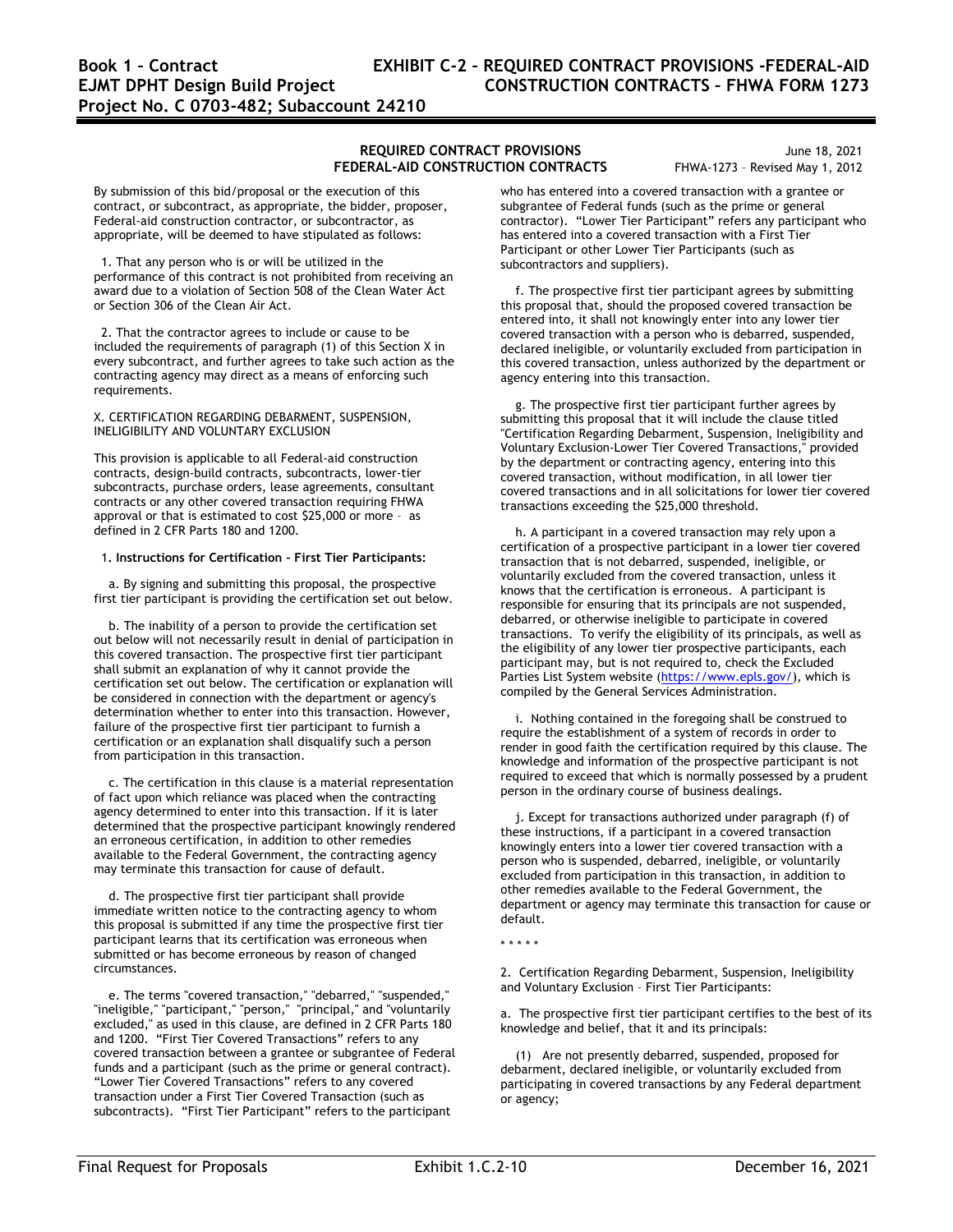(2) Have not within a three-year period preceding this proposal been convicted of or had a civil judgment rendered against them for commission of fraud or a criminal offense in connection with obtaining, attempting to obtain, or performing a public (Federal, State or local) transaction or contract under a public transaction; violation of Federal or State antitrust statutes or commission of embezzlement, theft, forgery, bribery, falsification or destruction of records, making false statements, or receiving stolen property;

 (3) Are not presently indicted for or otherwise criminally or civilly charged by a governmental entity (Federal, State or local) with commission of any of the offenses enumerated in paragraph (a)(2) of this certification; and

 (4) Have not within a three-year period preceding this application/proposal had one or more public transactions (Federal, State or local) terminated for cause or default.

 b. Where the prospective participant is unable to certify to any of the statements in this certification, such prospective participant shall attach an explanation to this proposal.

#### 2. **Instructions for Certification - Lower Tier Participants:**

(Applicable to all subcontracts, purchase orders and other lower tier transactions requiring prior FHWA approval or estimated to cost \$25,000 or more - 2 CFR Parts 180 and 1200)

 a. By signing and submitting this proposal, the prospective lower tier is providing the certification set out below.

 b. The certification in this clause is a material representation of fact upon which reliance was placed when this transaction was entered into. If it is later determined that the prospective lower tier participant knowingly rendered an erroneous certification, in addition to other remedies available to the Federal Government, the department, or agency with which this transaction originated may pursue available remedies, including suspension and/or debarment.

 c. The prospective lower tier participant shall provide immediate written notice to the person to which this proposal is submitted if at any time the prospective lower tier participant learns that its certification was erroneous by reason of changed circumstances.

 d. The terms "covered transaction," "debarred," "suspended," "ineligible," "participant," "person," "principal," and "voluntarily excluded," as used in this clause, are defined in 2 CFR Parts 180 and 1200. You may contact the person to which this proposal is submitted for assistance in obtaining a copy of those regulations. "First Tier Covered Transactions" refers to any covered transaction between a grantee or subgrantee of Federal funds and a participant (such as the prime or general contract). "Lower Tier Covered Transactions" refers to any covered transaction under a First Tier Covered Transaction (such as subcontracts). "First Tier Participant" refers to the participant who has entered into a covered transaction with a grantee or subgrantee of Federal funds (such as the prime or general contractor). "Lower Tier Participant" refers any participant who has entered into a covered transaction with a First Tier Participant or other Lower Tier Participants (such as subcontractors and suppliers).

 e. The prospective lower tier participant agrees by submitting this proposal that, should the proposed covered transaction be entered into, it shall not knowingly enter into any lower tier covered transaction with a person who is debarred, suspended, declared ineligible, or voluntarily excluded from participation in this covered transaction, unless authorized by the department or agency with which this transaction originated.

 f. The prospective lower tier participant further agrees by submitting this proposal that it will include this clause titled "Certification Regarding Debarment, Suspension, Ineligibility and Voluntary Exclusion-Lower Tier Covered Transaction," without modification, in all lower tier covered transactions and in all solicitations for lower tier covered transactions exceeding the \$25,000 threshold.

 g. A participant in a covered transaction may rely upon a certification of a prospective participant in a lower tier covered transaction that is not debarred, suspended, ineligible, or voluntarily excluded from the covered transaction, unless it knows that the certification is erroneous. A participant is responsible for ensuring that its principals are not suspended, debarred, or otherwise ineligible to participate in covered transactions. To verify the eligibility of its principals, as well as the eligibility of any lower tier prospective participants, each participant may, but is not required to, check the Excluded Parties List System website (https://www.epls.gov/), which is compiled by the General Services Administration.

 h. Nothing contained in the foregoing shall be construed to require establishment of a system of records in order to render in good faith the certification required by this clause. The knowledge and information of participant is not required to exceed that which is normally possessed by a prudent person in the ordinary course of business dealings.

 i. Except for transactions authorized under paragraph e of these instructions, if a participant in a covered transaction knowingly enters into a lower tier covered transaction with a person who is suspended, debarred, ineligible, or voluntarily excluded from participation in this transaction, in addition to other remedies available to the Federal Government, the department or agency with which this transaction originated may pursue available remedies, including suspension and/or debarment.

\* \* \* \* \*

#### **Certification Regarding Debarment, Suspension, Ineligibility and Voluntary Exclusion--Lower Tier Participants:**

 1. The prospective lower tier participant certifies, by submission of this proposal, that neither it nor its principals is presently debarred, suspended, proposed for debarment, declared ineligible, or voluntarily excluded from participating in covered transactions by any Federal department or agency.

 2. Where the prospective lower tier participant is unable to certify to any of the statements in this certification, such prospective participant shall attach an explanation to this proposal.

\* \* \* \* \*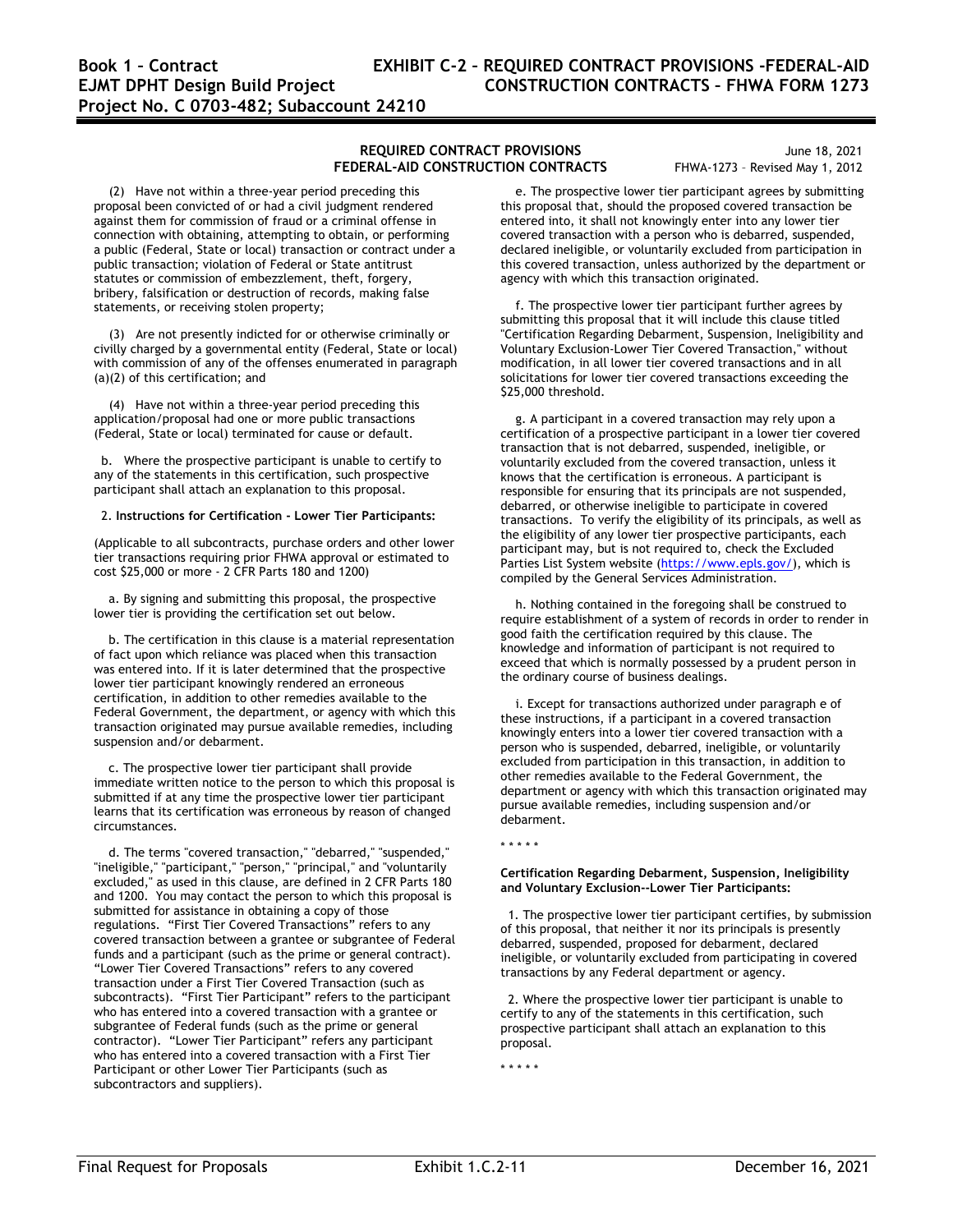## **REQUIRED CONTRACT PROVISIONS State of the USA CONTRACT PROVISIONS June 18, 2021 FEDERAL-AID CONSTRUCTION CONTRACTS** FHWA-1273 – Revised May 1, 2012

XI. CERTIFICATION REGARDING USE OF CONTRACT FUNDS FOR LOBBYING

This provision is applicable to all Federal-aid construction contracts and to all related subcontracts which exceed \$100,000 (49 CFR 20).

 1. The prospective participant certifies, by signing and submitting this bid or proposal, to the best of his or her knowledge and belief, that:

 a. No Federal appropriated funds have been paid or will be paid, by or on behalf of the undersigned, to any person for influencing or attempting to influence an officer or employee of any Federal agency, a Member of Congress, an officer or employee of Congress, or an employee of a Member of Congress in connection with the awarding of any Federal contract, the making of any Federal grant, the making of any Federal loan, the entering into of any cooperative agreement, and the extension, continuation, renewal, amendment, or modification of any Federal contract, grant, loan, or cooperative agreement.

 b. If any funds other than Federal appropriated funds have been paid or will be paid to any person for influencing or attempting to influence an officer or employee of any Federal agency, a Member of Congress, an officer or employee of Congress, or an employee of a Member of Congress in connection with this Federal contract, grant, loan, or cooperative agreement, the undersigned shall complete and submit Standard Form-LLL, "Disclosure Form to Report Lobbying," in accordance with its instructions.

 2. This certification is a material representation of fact upon which reliance was placed when this transaction was made or entered into. Submission of this certification is a prerequisite for making or entering into this transaction imposed by 31 U.S.C. 1352. Any person who fails to file the required certification shall be subject to a civil penalty of not less than \$10,000 and not more than \$100,000 for each such failure.

 3. The prospective participant also agrees by submitting its bid or proposal that the participant shall require that the language of this certification be included in all lower tier subcontracts, which exceed \$100,000 and that all such recipients shall certify and disclose accordingly.